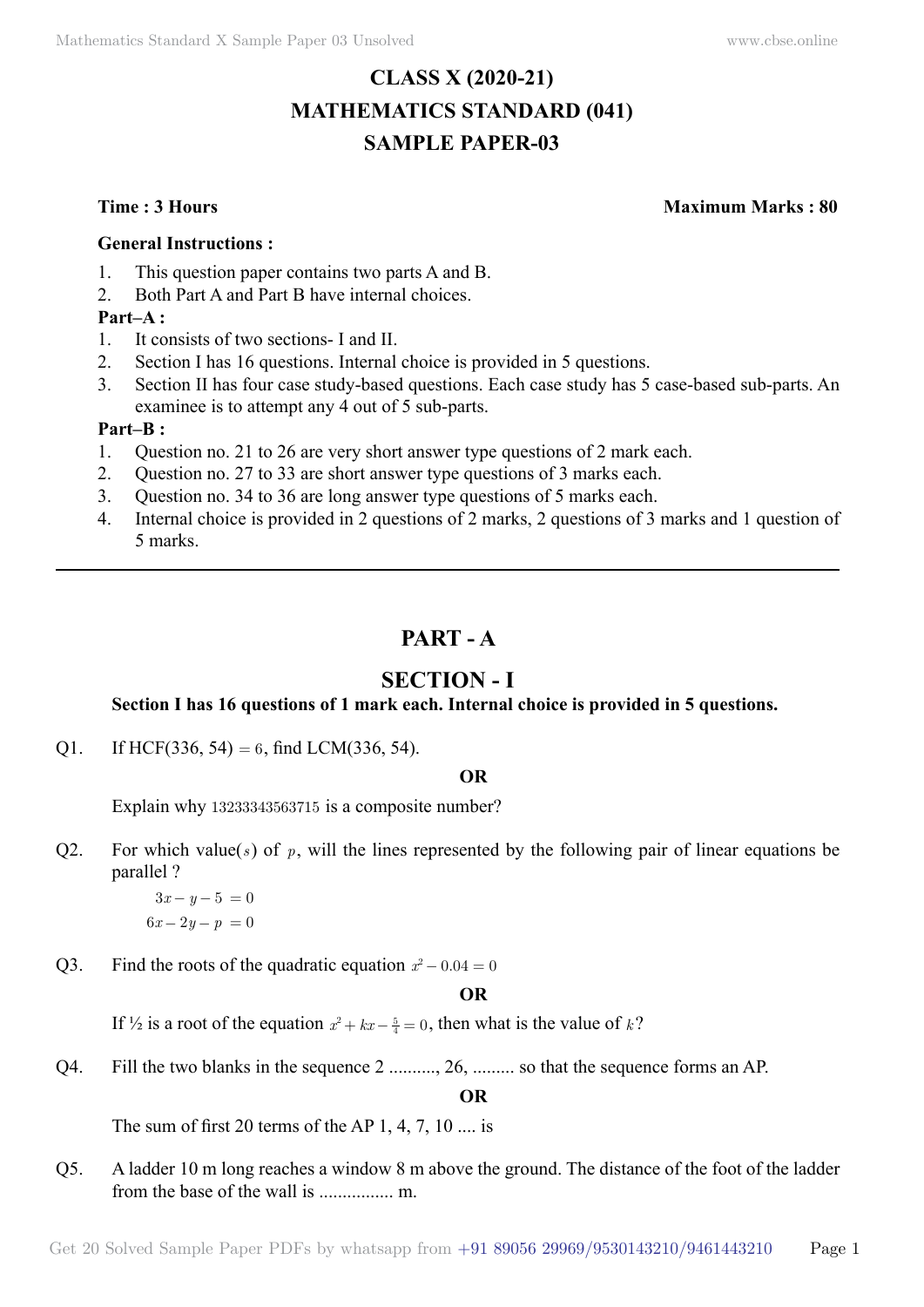Q6. In the figure, *PQ* is parallel to *MN*. If  $\frac{KP}{PM}$  $=\frac{4}{13}$  and  $KN = 20.4$  cm then find *KQ*.



- Q7. If  $\sin \theta = \frac{5}{13}$ , then the value of  $\tan \theta$  is ..........
- Q8. If  $x = 3\sin\theta + 4\cos\theta$  and  $y = 3\cos\theta 4\sin\theta$  then prove that  $x^2 + y^2 = 25$ .
- Q9. An observer, 1.7 m tall, is  $20\sqrt{3}$  m away from a tower. The angle of elevation from the eye of observer to the top of tower is 30º. Find the height of tower.

 **O**

In figure, a tower *AB* is 20 m high and *BC*, its shadow on the ground, is  $20\sqrt{3}$  m long. find the Sun's altitude.



- Q10. Two concentric circles are of radii 5 cm and 3 cm. Find the length of the chord of larger circle (in cm) which touches the smaller circle.
- Q11. In figure, *PA* and *PB* are two tangents drawn from an external point *P* to a circle with centre *C* and radius 4 cm. If  $PA \perp PB$ , then find the length of each tangent.



Q12. Find the radius of a circle whose circumference is equal to the sum of the circumference of two circles of diameter 36 cm and 20 cm

 **O**

Find the diameter of a circle whose area is equal to the sum of areas of two circles of diameter 16 cm and 12 cm.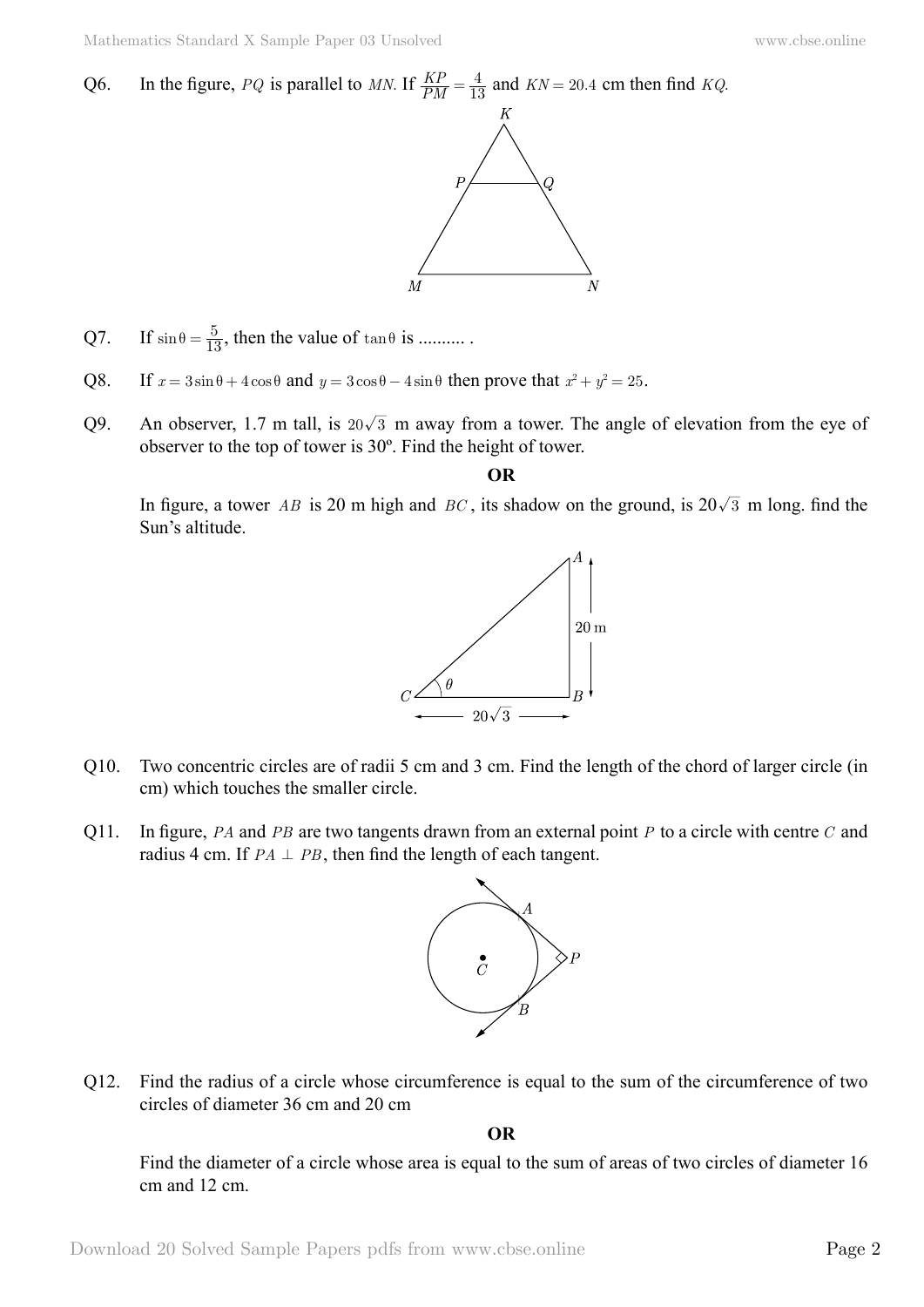- Q13. The curved surface area of a cylinder is  $264 \text{ m}^2$  and its volume is  $924 \text{ m}^3$ . Find the ratio of its height to its diameter.
- Q14. Two cubes each of volume  $8 \text{ cm}^3$  are joined end to end, then what is the surface area of resulting cuboid.
- Q15. Find median of the data, using an empirical relation when it is given that  $Mode = 12.4$  and Mean  $= 10.5.$
- Q16. Consider the following frequency distribution of the heights of 60 students of a class

| Height (in cm)           |  | $150-155$   155-160   160-165   165-170   170-175   175-180 |  |  |
|--------------------------|--|-------------------------------------------------------------|--|--|
| Number of students $ 15$ |  |                                                             |  |  |

What is the upper limit of the median class in the given data?

# **SECTION II**

## **Case study-based questions are compulsory. Attempt any 4 sub parts from each question. Each question carries 1 mark.**

Q17. An barrels manufacturer can produce up to 300 barrels per day. The profit made from the sale of these barrels can be modelled by the function  $P(x) = -10x^2 + 3500x - 66000$  where  $P(x)$  is the profit in rupees and *x* is the number of barrels made and sold.



Based on this model answer the following questions:

| (i)  | When no barrels are produce what is a profit loss?                     |                        |
|------|------------------------------------------------------------------------|------------------------|
|      | (a) Rs $22000$                                                         | (b) $\text{Rs } 66000$ |
|      | $(c)$ Rs 11000                                                         | (d) $Rs\,33000$        |
| (ii) | What is the break even point? (Zero profit point is called break even) |                        |
|      | $(a)$ 10 barrels                                                       | $(b)$ 30 barrels       |
|      | $(c)$ 20 barrels                                                       | $(d)$ 100 barrels      |
|      | (iii) What is the profit/loss if 175 barrels are produced              |                        |
|      | (a) Profit 266200                                                      | (b) Loss $266200$      |
|      | (c) Profit 240250                                                      | (d) Loss $240250$      |
| (iv) | What is the profit/loss if 400 barrels are produced                    |                        |
|      | (a) Profit Rs $466200$                                                 | (b) Loss Rs $266000$   |
|      | (c) Profit Rs $342000$                                                 | (d) Loss Rs $342000$   |
| (v)  | What is the maximum profit which can manufacturer earn?                |                        |
|      | (a) Rs $240250$                                                        | (b) Rs $480500$        |
|      | (c) Rs $680250$                                                        | (d) Rs $240250$        |
|      |                                                                        |                        |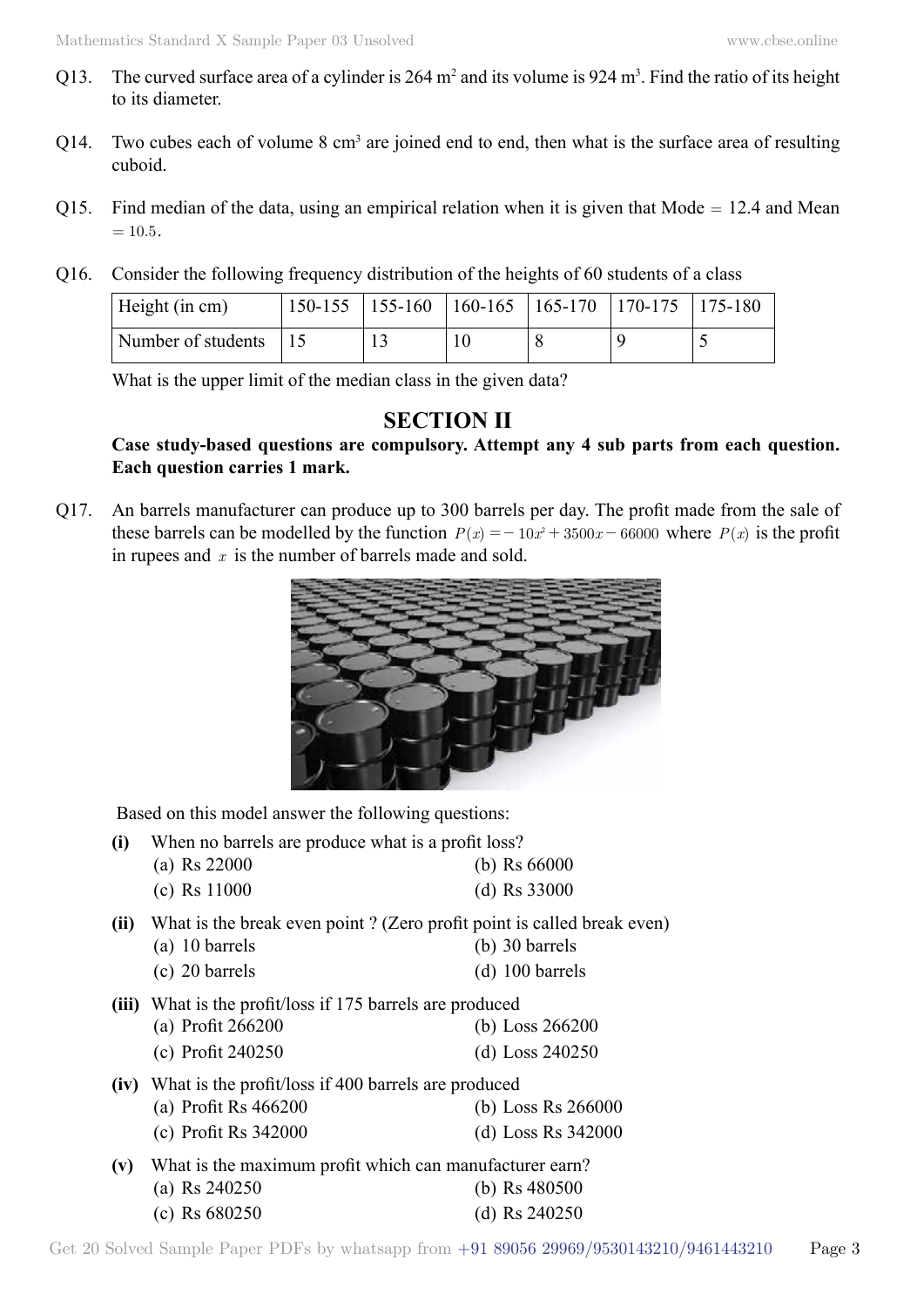Q18. Morning assembly is an integral part of the school's schedule. Almost all the schools conduct morning assemblies which include prayers, information of latest happenings, inspiring thoughts, speech, national anthem, etc. A good school is always particular about their morning assembly schedule. Morning assembly is important for a child's development. It is essential to understand that morning assembly is not just about standing in long queues and singing prayers or national anthem, but it's something beyond just prayers. All the activities carried out in morning assembly by the school staff and students have a great influence in every point of life. The positive effects of attending school assemblies can be felt throughout life.



Have you noticed that in school assembly you always stand in row and column and this make a coordinate system. Suppose a school have 100 students and they all assemble in prayer in 10 rows as given below.



Here *A, B, C* and *D* are four friend Amar, Bharat, Colin and Dravid.

| (i)  | What is the distance between $\Lambda$ and $\sigma$ ?<br>(a) 8<br>(c) $3\sqrt{3}$              | $(b)$ 6<br>(d) $2\sqrt{3}$                    |
|------|------------------------------------------------------------------------------------------------|-----------------------------------------------|
| (ii) | What is the distance between $C$ and $D$ ?<br>(a) 8                                            | $(b)$ 6                                       |
|      | (c) $3\sqrt{3}$<br>(iii) What is the distance between $A$ and $C$ ?<br>(a) 8                   | (d) $2\sqrt{3}$<br>$(b)$ 6                    |
|      | (c) $3\sqrt{3}$<br>(iv) What is the distance between $D$ and $B$ ?<br>(a) 8<br>(c) $3\sqrt{3}$ | (d) $2\sqrt{3}$<br>$(b)$ 6<br>(d) $2\sqrt{3}$ |
| (v)  | These 4 friends seating arrangement make a<br>(a) square<br>(c) parallelogram                  | (b) rhombus<br>(d) rectangle                  |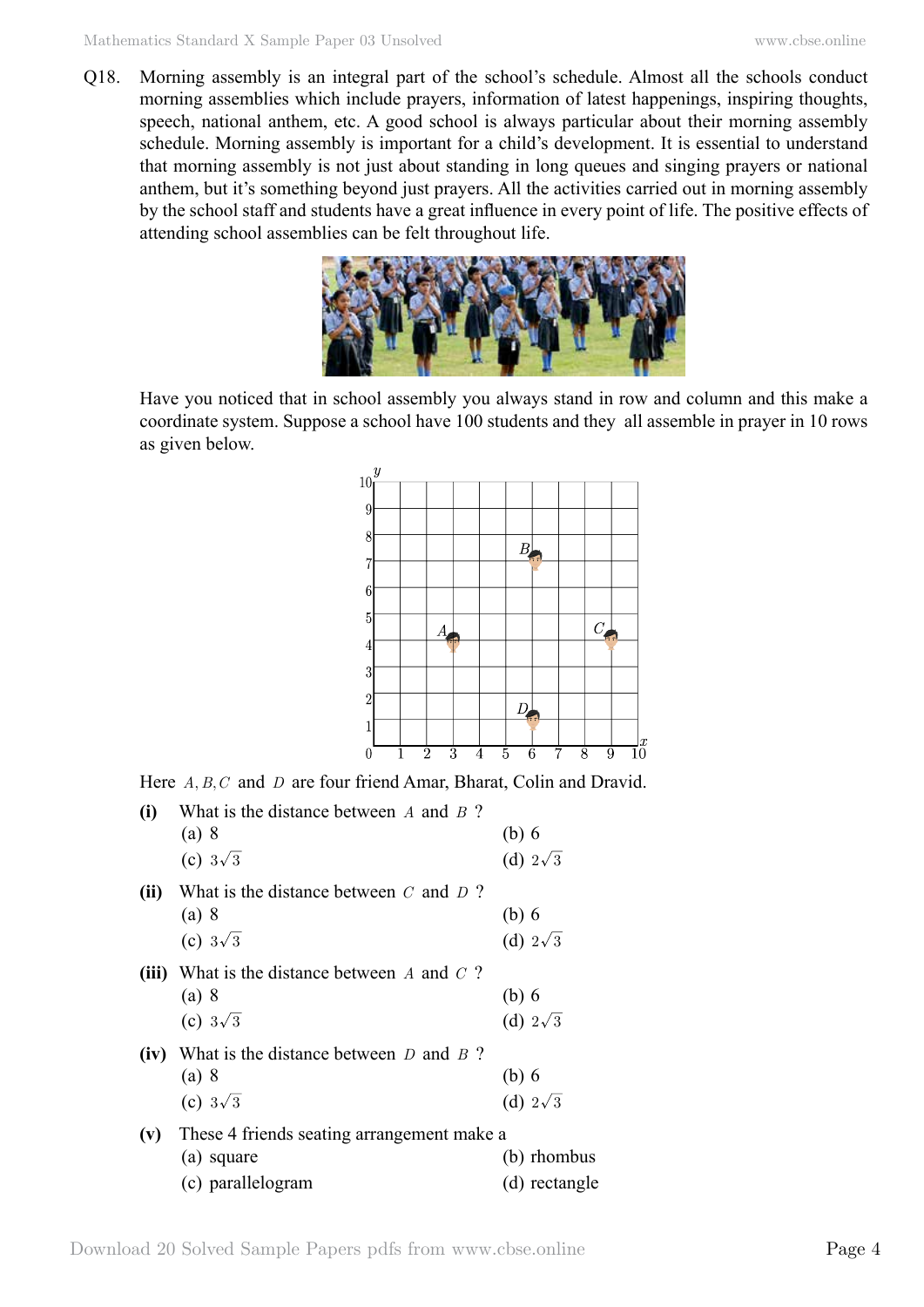Q19. Radio towers are used for transmitting a range of communication services including radio and television. The tower will either act as an antenna itself or support one or more antennas on its structure, including microwave dishes. They are among the tallest human-made structures. There are 2 main types: guyed and self-supporting structures.

On a similar concept, a radio station tower was built in two sections *A* and *B* . Tower is supported by wires from a point *O* . Distance between the base of the tower and point *O* is 36 m. From point  $O$ , the angle of elevation of the top of section *B* is 30° and the angle of elevation of the top of section  $A$  is  $45^\circ$ .



| (i)  | What is the height of the section $B$ ? |                       |
|------|-----------------------------------------|-----------------------|
|      | (a) $12\sqrt{3}$ m                      | (b) $12\sqrt{2}$ m    |
|      | (c) $8\sqrt{3}$ m                       | (d) $4\sqrt{2}$ m     |
| (ii) | What is the height of the section $A$ ? |                       |
|      | (a) $12(2-\sqrt{2})$                    | (b) 24 $(2-\sqrt{2})$ |
|      | (c) $12(3-\sqrt{3})$                    | (d) $24(3-\sqrt{3})$  |

**(iii)** What is the length of the wire structure from the point *O* to the top of section *A* ? (a)  $32\sqrt{2}$  m (b)  $24\sqrt{3}$  m

| (c) $28\sqrt{3}$ m | (d) $36\sqrt{2}$ m |
|--------------------|--------------------|
|--------------------|--------------------|

**(iv)** What is the length of the wire structure from the point *O* to the top of section *B* ? (a)  $12\sqrt{3}$  m (b)  $24\sqrt{3}$  m

| (c) $28\sqrt{3}$ m |  | (d) $16\sqrt{3}$ m |  |  |
|--------------------|--|--------------------|--|--|
|--------------------|--|--------------------|--|--|

**(v)** What is the angle of depression from top of tower to point *O* ?

- (a)  $30^{\circ}$  (b)  $45^{\circ}$
- (c)  $15^{\circ}$  (d)  $75^{\circ}$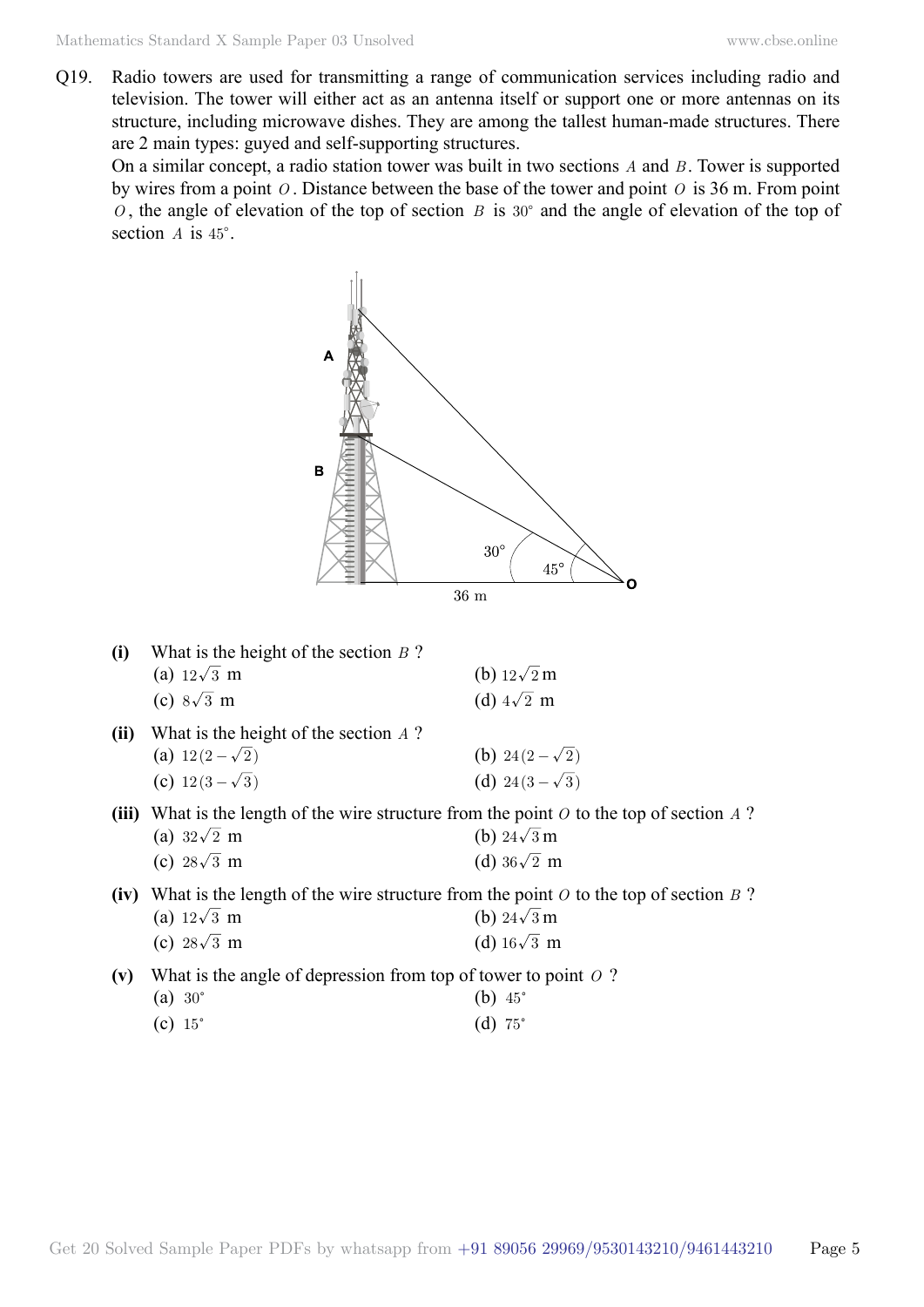Q20. A survey was taken at a high school, and the results were put in a circle graph. The students were asked to list their favourite colours. The measurement of each central angle is shown. If a person is chosen at random from the school, find the probability of each response.

|       | <b>BLUE</b>                                                                                    |                                                                           |  |  |  |  |
|-------|------------------------------------------------------------------------------------------------|---------------------------------------------------------------------------|--|--|--|--|
|       | <b>GREEN</b><br>$36^{\circ}$<br>$144^\circ$<br><b>ORANGE</b>                                   | <b>RED</b><br>$72^{\circ}$<br><b>36°</b><br>$72^{\circ}$<br><b>YELLOW</b> |  |  |  |  |
| (i)   | What is the probability of favourite colour being red?<br>(a) 0.1<br>(c) 0.3                   | (b) $0.2$<br>(d) 0.4                                                      |  |  |  |  |
| (ii)  | What is the probability of favourite colour being blue or green?<br>(a) 0.1<br>(c) 0.3         | (b) $0.2$<br>(d) 0.4                                                      |  |  |  |  |
| (iii) | What is the probability of favourite colour not being red or blue?<br>(a) 0.35<br>(c) 0.15     | (b) $0.70$<br>$(d)$ 0.50                                                  |  |  |  |  |
| (iv)  | What is the probability of favourite colour not being orange or green?<br>(a) 0.65<br>(c) 0.25 | (b) $0.75$<br>$(d)$ 0.50                                                  |  |  |  |  |
| (v)   | What is the probability of favourite colour being red or blue?<br>(a) 0.2<br>(c) 0.1           | (b) $0.3$<br>(d) 0.4                                                      |  |  |  |  |

# **Part - B**

**All questions are compulsory. In case of internal choices, attempt anyone.**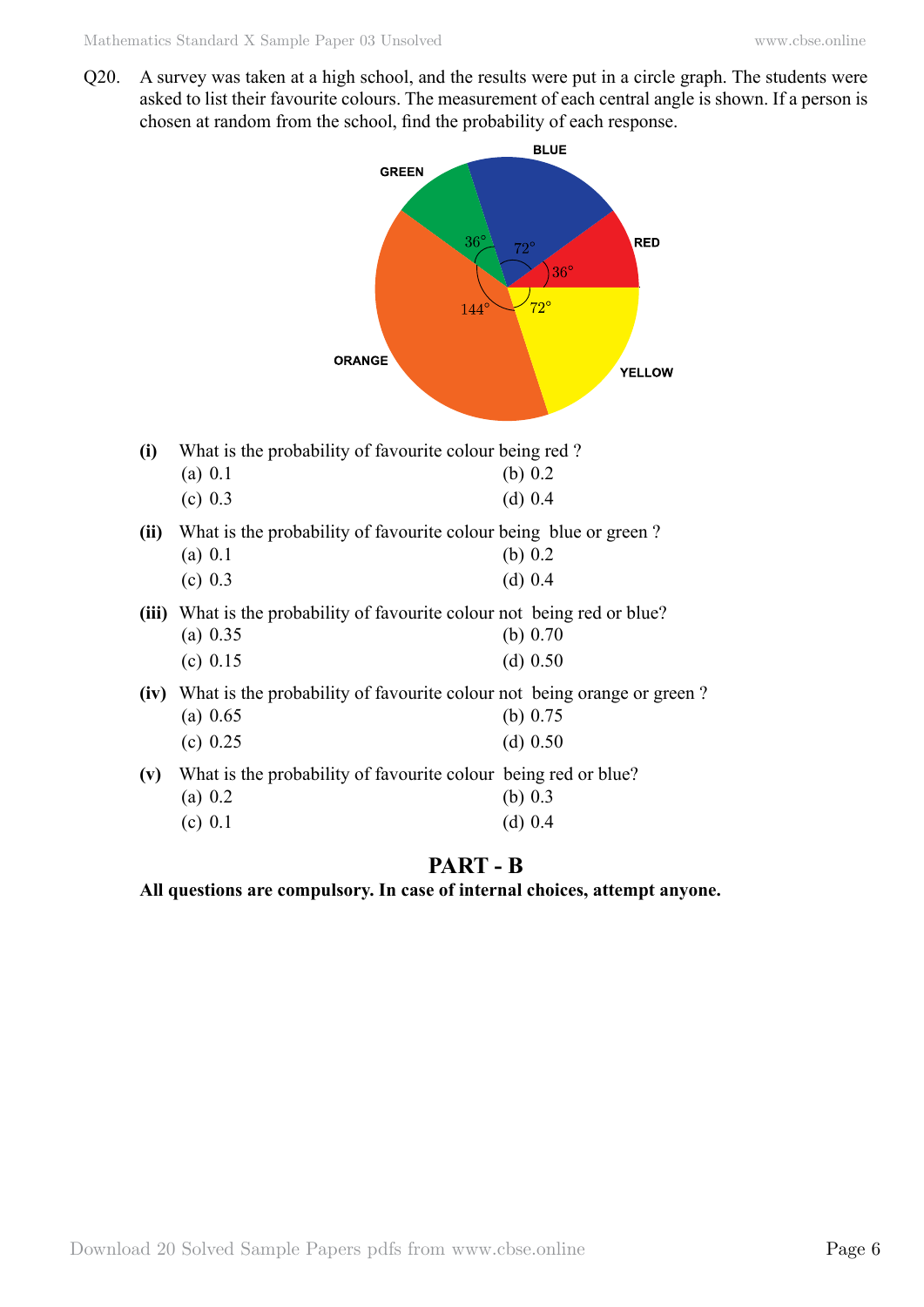Q21. Complete the following factor tree and find the composite number *x* .



Q22. In the given triangle  $PQR$ ,  $\angle QPR = 90^\circ$ ,  $PQ = 24$  cm and  $QR = 26$  cm and in  $\triangle PKR$ ,  $\angle PKR = 90^\circ$  and  $KR = 8$  cm, find *PK*.



Q23. The points  $A(4, 7)$ ,  $B(p, 3)$  and  $C(7, 3)$  are the vertices of a right triangle, right-angled at *B*. Find the value of *p*.

 **O**

Show that the points  $(a, a)$ ,  $(-a, -a)$  and  $(-\sqrt{3} a, \sqrt{3} a)$  are the vertices of an equilateral triangle.

Q24. Find the value of  $\theta$ , if,  $\frac{\cos \theta}{1 - \sin \theta} + \frac{\cos \theta}{1 + \sin \theta} = 4$ ; sin  $\frac{\cos\theta}{1-\sin\theta} + \frac{\cos\theta}{1+\sin\theta} = 4; \theta \leq 90^{\circ}$  $\frac{\cos\theta}{\theta} + \frac{\cos\theta}{1 + \sin\theta} = 4; \theta$ 

 **O**

Prove that :  $-1 + \frac{\text{sin} \lambda}{\text{cot}}$  $1 + \frac{\sin A \sin(90^\circ - A)}{\cot(90^\circ - A)} = -\sin^2 A$  $-1 + \frac{\sin A \sin (90^\circ - A)}{\cot (90^\circ - A)} = -\sin^2$  $\left( \right)$  $\big)$ 

- Q25. A cylinder and a cone have base radii 5 cm and 3 cm respectively and their respective heights are 4 cm and 8 cm. Find the ratio of their volumes.
- Q26. Find the mode of the following frequency distribution.

| Class     | $0 - 10$ | $10 - 20$ | $20 - 30$ | $130-40$ | $ 40-50 $ | 50-60 | $60 - 70$ |
|-----------|----------|-----------|-----------|----------|-----------|-------|-----------|
| Frequency |          | 10        |           |          |           |       |           |

Q27. Find HCF and LCM of 16 and 36 by prime factorization and check your answer.

 **O**

Find the HCF and LCM of 510 and 92 and verify that HCF  $\times$  LCM = Product of two given numbers.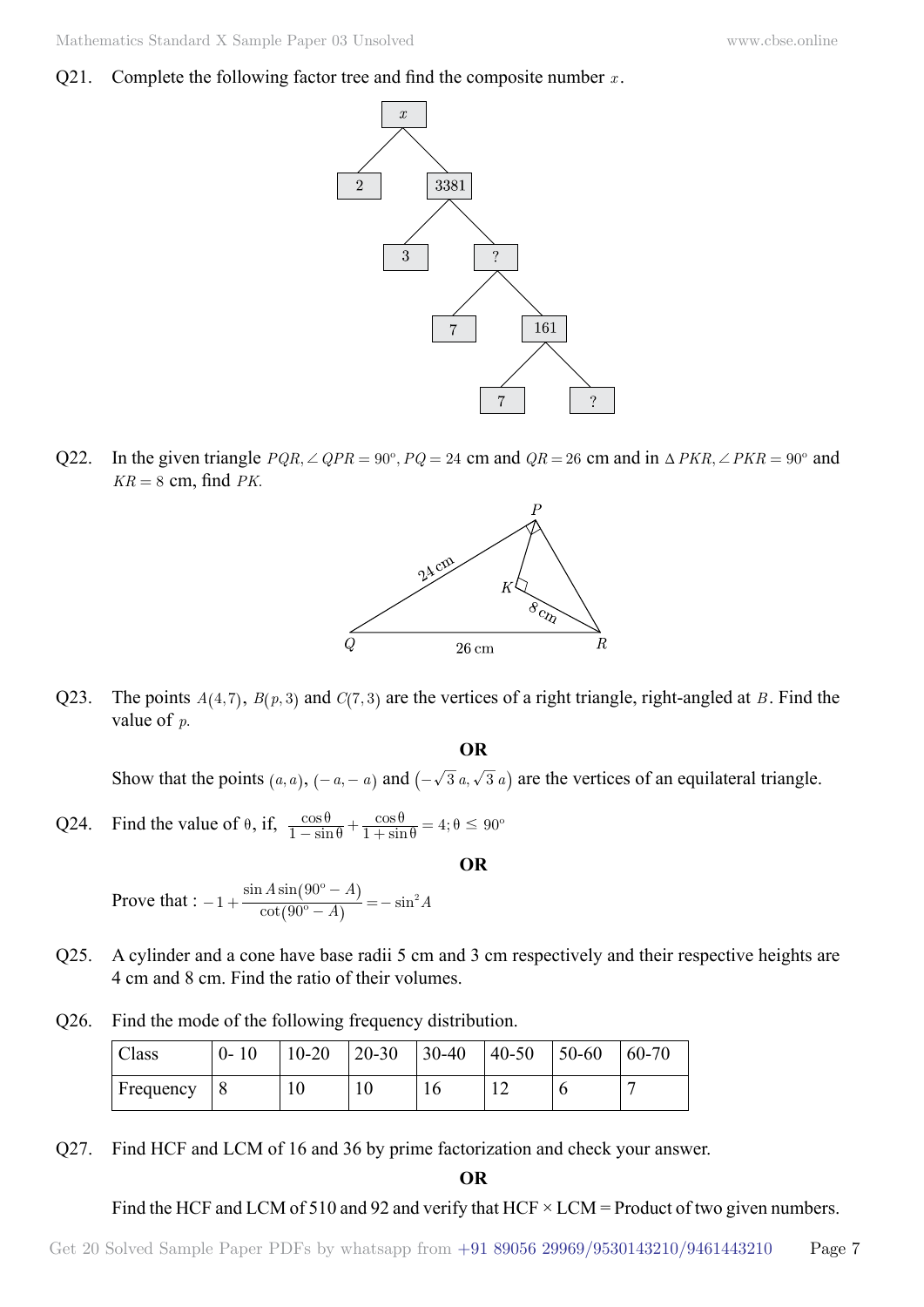- Q28. In an election contested between *A* and *B A*, obtained votes equal to twice the no. of persons on the electoral roll who did not cast their votes and this later number was equal to twice his majority over *B* . If there were 1,8000 persons on the electoral roll. How many votes for *B* .
- Q29. The 14<sup>th</sup> term of an AP is twice its  $8^{th}$  term. If the  $6^{th}$  term is  $-8$ , then find the sum of its first 20 terms.
- Q30. In the given figure,  $DB \perp BC$ ,  $DE \perp AB$  and  $AC \perp BC$ . Prove that  $\frac{BE}{DE}$  $=\frac{AC}{BC}$ .



- Q31. Prove that :  $(\cot \theta \csc \theta)^2 = \frac{1 \cos \theta}{1 + \cos \theta}$  $(\cot \theta - \csc \theta)^2 = \frac{1 - \cos \theta}{1 + \cos \theta}$
- Q32. In figure, two tangents *RQ* and *RP* are drawn from an external point *R* to the circle with centre *O*. If  $\angle PRQ = 120^{\circ}$ , then prove that  $OR = PR + RQ$ .



Q33. Draw a circle of radius of 3 cm. Take two points *P* and *Q* one of its diameter extended on both sides, each at a distance of 7 cm on opposite sides of its centre. Draw tangents to the circle from these two points.

 **O**

Draw a circle of radius 4 cm. Draw two tangents to the circle inclined at an angle of  $60^{\circ}$  to each other.

- Q34. Write all the values of *p* for which the quadratic equation  $x^2 + px + 16 = 0$  has equal roots. Find the roots of the equation so obtained.
- Q35. In fig. *ABCD* is a square of side 14 cm. Semi-circle are drawn with each side of square as diameter. Find the area of the shaded region. Use  $\pi = \frac{22}{7}$ .